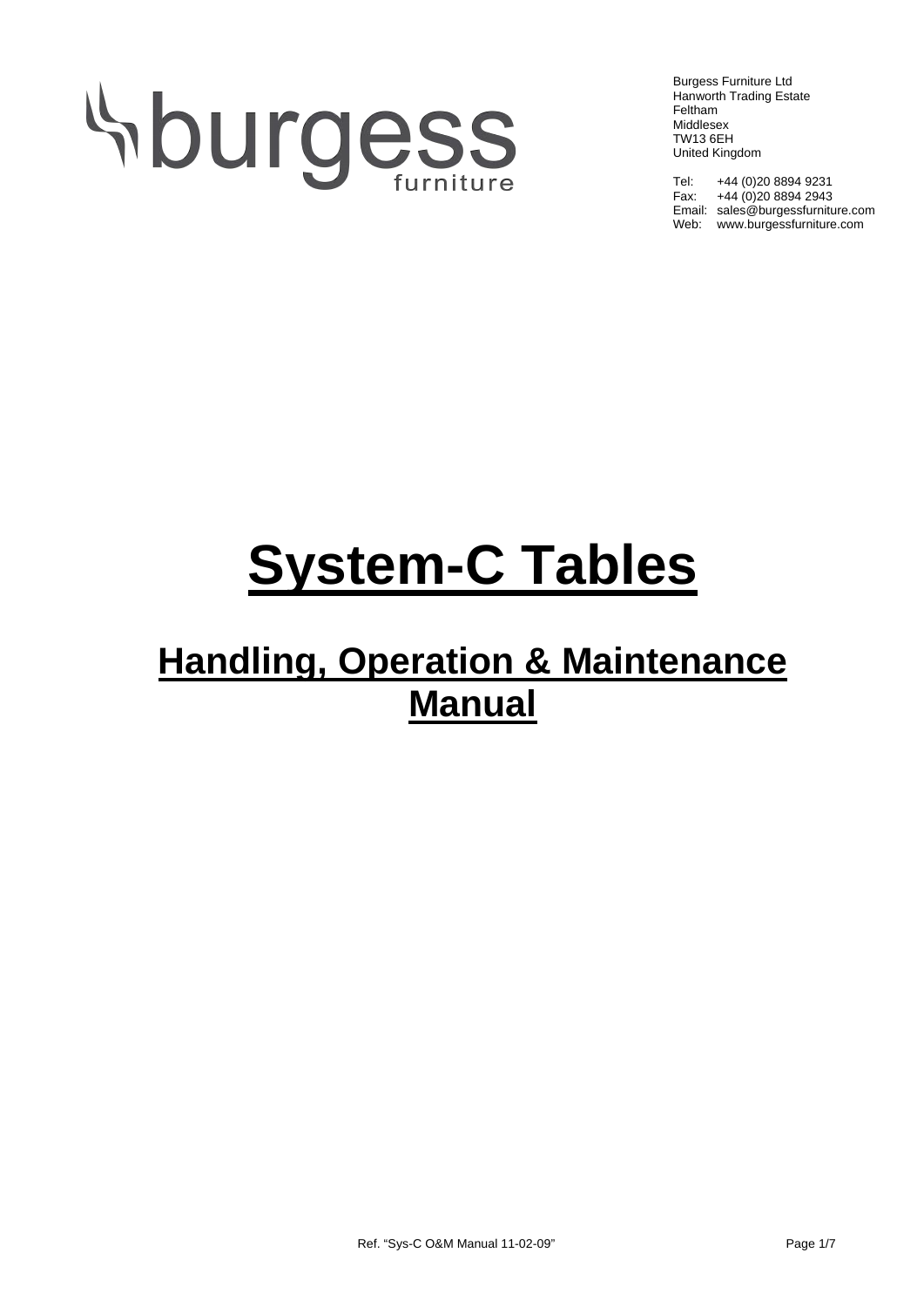#### **CONTENTS**

| <b>SECTION</b><br><b>Section 1- Introduction</b> |                          | <b>PAGE</b> |
|--------------------------------------------------|--------------------------|-------------|
|                                                  |                          | 3           |
| 1.1                                              | <b>About This Manual</b> | 3           |
| 1.2                                              | Health & Safety (UK)     | 3           |
| Section 2 - Handling, Storage & Operation        |                          | 4           |
| 2.1                                              | Handling                 | 4           |
| $2.2^{\circ}$                                    | Storage                  | 4           |
| 2.3                                              | Operation                | 4           |
| Section 3 - Maintenance & Repair                 |                          | 6           |
| 3.1                                              | General                  | 6           |
| 3.2                                              | Maintenance Schedule     | 6           |
| 3.3                                              | Cleaning                 | 6           |
| 3.4                                              | Inspection & Repair      | 6           |
| 3.5                                              | Lubrication              | 7           |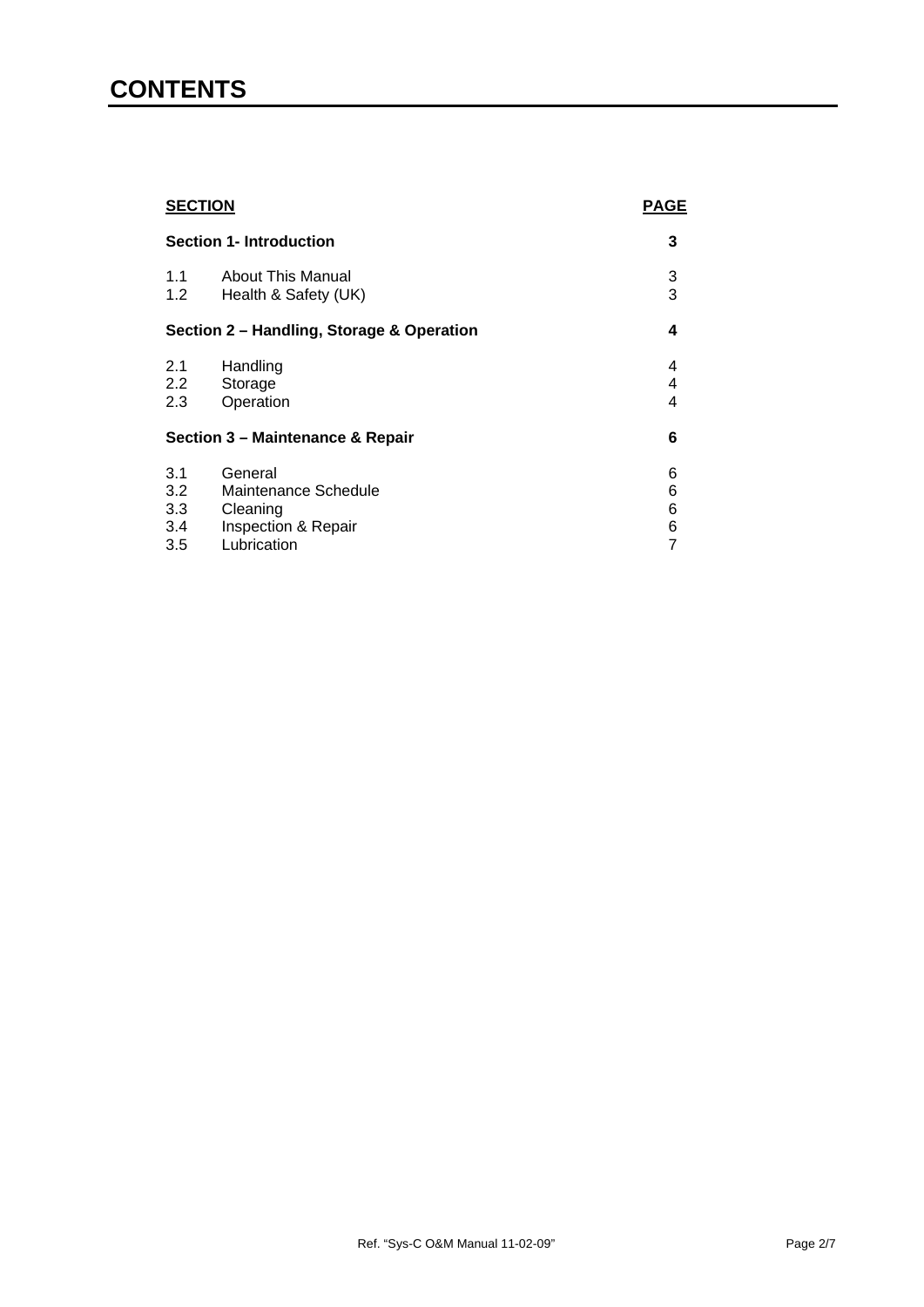#### **1.1 About This Manual**

- 1.1.1 This manual is intended for the instruction and guidance of personnel charged with the handling, operation and maintenance of Burgess System-C tables.
- 1.1.2 The procedures given in this must be read and understood by all relevant personnel.
- 1.1.3 Some procedures given should only be carried out by relevant specialists. This will be flagged where appropriate.
- 1.1.4 All relevant diagrams are to be found within this manual.
- 1.1.5 Burgess Furniture cannot be held liable for any loss, damage or injury resulting from failure to follow the procedures given.

#### **1.2 Health & Safety (UK)**

- 1.2.1 It is the Employers duty under the Health & Safety at Work Act 1974 to ensure all operational staff are aware of manual handling recommendations under the Manual Handling Operations Regulations 1992 (SI 1992 No. 2793).
- 1.2.2 Assessment should address itself to (a) task, (b) load, (c) working environment, and (d) individual capability.
- 1.2.3 Please refer to relevant brochure for individual weights or contact Burgess Furniture Ltd.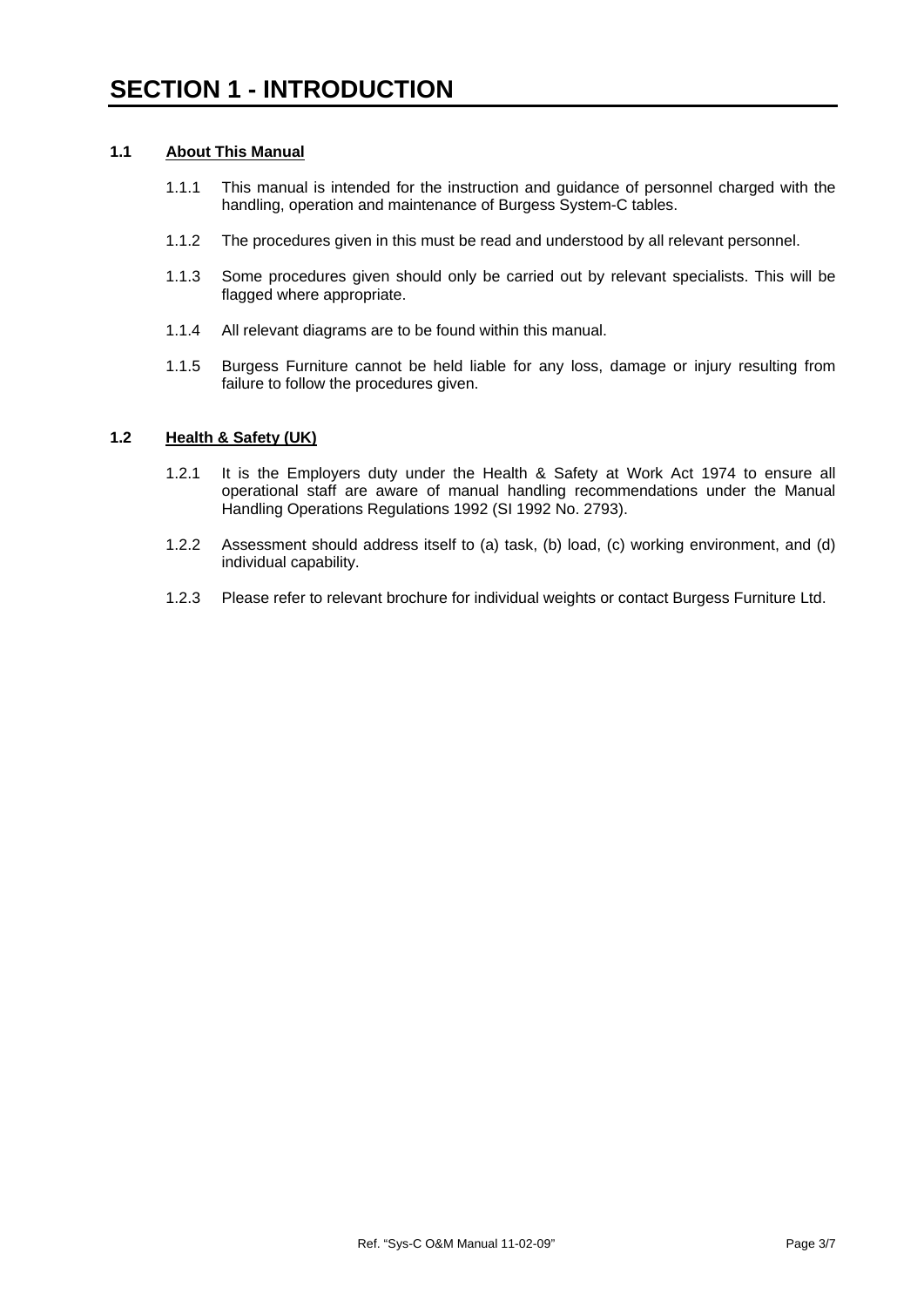#### **2.1 Handling**

- 2.1.1 To minimise the risk of personal injury and / or damage to tables, it is recommended that tables are transported using our purpose-built Burgess table trolleys.
- 2.1.2 Generally, tables weighing less than 25kg may be handled by one person of average strength and stature. Tables weighing more than 25kg (typically SYS.7, SYS.10 and SYS.11) should only be handled by two (or more) personnel as required.
- 2.1.3 Always use the correct Manual Handling lifting technique legs bent, back straight, head up.
	- **If the individual feels the task is too much for them alone they should seek assistance rather than risk injury and / or damaging the table.**

#### **2.2 Storage**

- **Unless specified, Burgess products are not intended for outside use and must not be stored in sunlight, rain, dew, or salt air.**
- 2.2.1 It is recommend that System-C tables are stored on purpose-built Burgess table trolleys. These provide the safest, most convenient form of storage and transportation.
- 2.2.2 Tables should be stored flat, stacked one on top of the other. The plastic corner mouldings on the underside incorporate protective feet for this purpose.



It is not recommended that System-**C tables are stored upright as this could cause damage to the hardwood lipping, and the tables to permanently bow.**

#### **2.3 Operation**

- 2.3.1 Observing the handling instructions (see 2.1 Handling) remove the table from the trolley and carefully stand the table upright on-edge against a wall or have an assistant hold the table in this position.
	- **If the floor is not carpeted, it is strongly recommended that a sheet of cardboard or similar is laid down first to protect the edges of the table top.**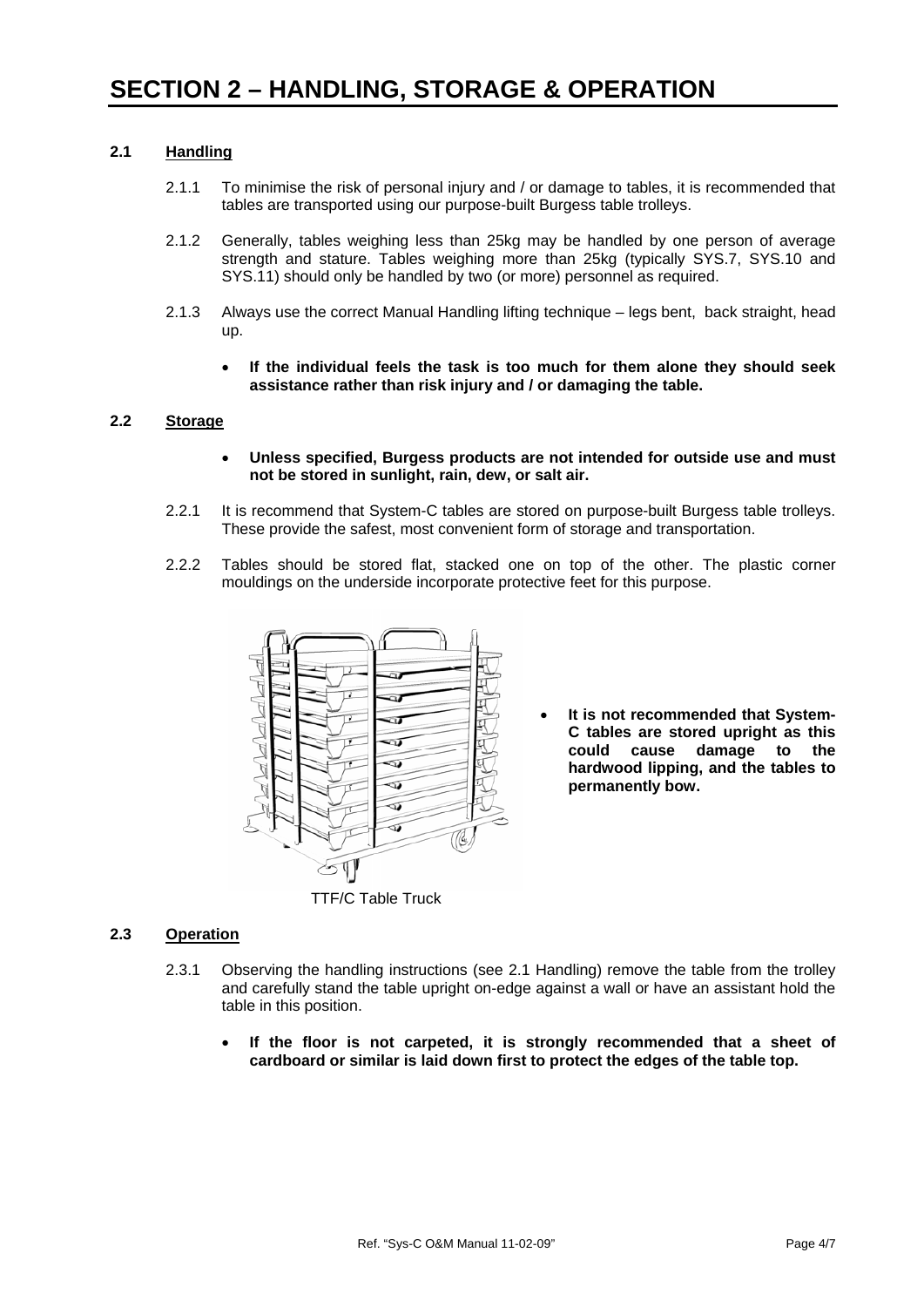

TTF/C Table Truck Loading / Unloading

- 2.3.2 Grasp the foot rail end of the leg frame and pull to swing the leg out.
- 2.3.3 Push firmly on each end of the locking channel (750mm width models) or centrally (600mm & 450mm width models) to secure the leg in this position.





- **DO NOT push on the centre of the locking channel on 750mm models.**
- 2.3.4 Repeat 2.3.2 2.3.3 for the opposite leg frame.
- 2.3.5 Carefully set the table down, ensuring that all four feet are stable on the ground.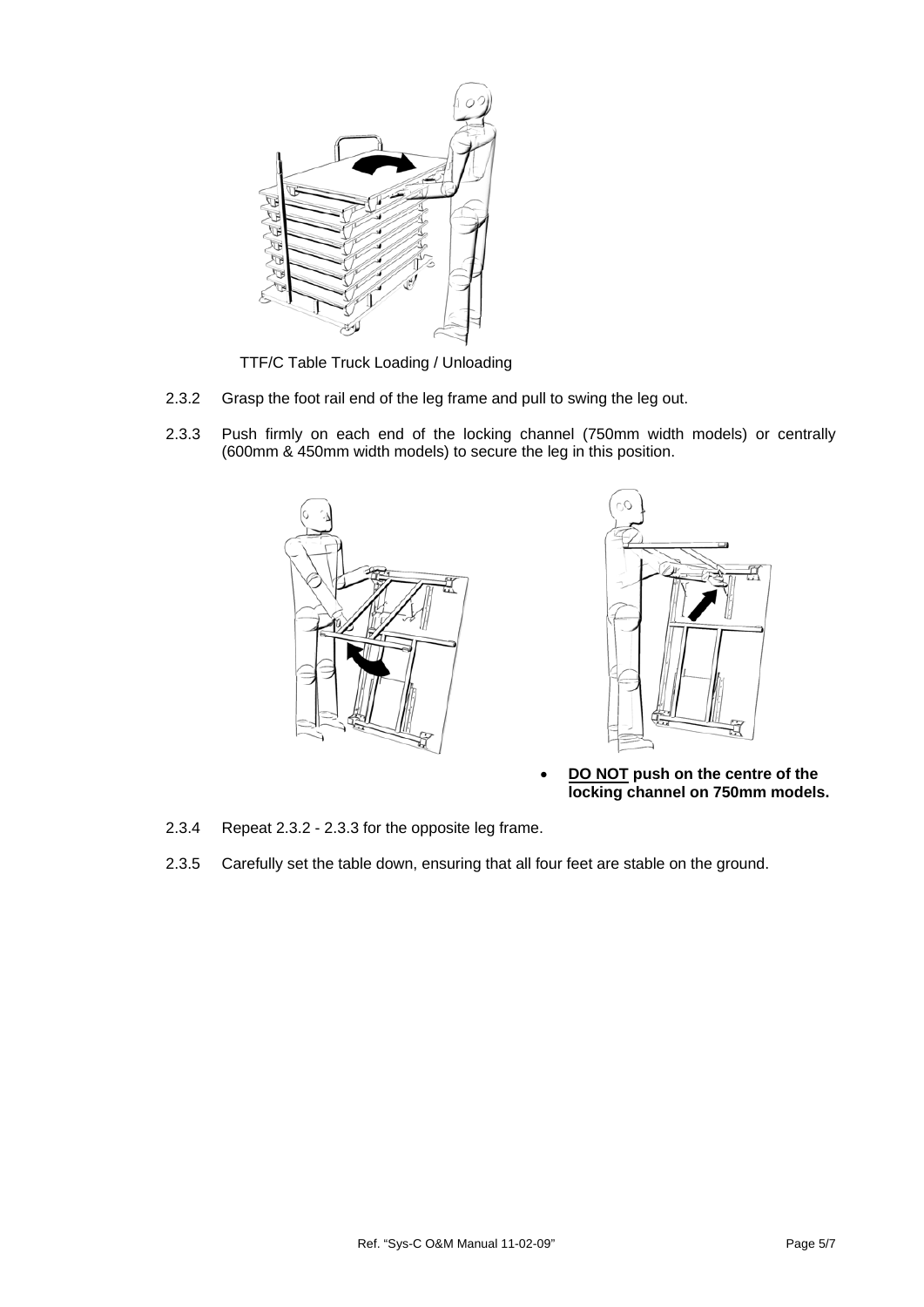#### **3.1 General**

- 3.1.1 All Burgess products are designed to give a long, trouble free working life with the minimum of maintenance and as such there are no user- serviceable parts. However, there is still a requirement for the operator to carrying out simple periodic inspection and maintenance as detailed below.
- 3.1.2 The maintenance procedures given should be carried out with the table unfolded and ready for use. (See Section 2 – Handling, Storage & Operation.)
- 3.1.3 Light damage as outlined below may be repaired by (or by agents of) the operator. More severe damage should be referred to Burgess Furniture Ltd.

#### **3.2 Maintenance Schedule**

3.2.1 The following maintenance procedures should be carried out at least every 3 months under normal operating conditions, or every 1 month under severe contract conditions.

#### **3.3 Cleaning**

3.3.1 Table underframes should be cleaned using a damp cloth and, where necessary, a mild soap cleaning agent.

#### • **Abrasive scourers should not be used.**

- 3.3.2 High Pressure Laminate & Real Wood Laminate tops should be cleaned using a damp cloth and a mild detergent, then dried with a soft lint-free cloth. Do not use any form of furniture polish on laminate table tops as this will result in smearing.
	- **DO NOT use bleach or any other caustic / solvent based cleaner as permanent damage to the top will result.**

#### **3.4 Inspection & Repair**

- **Inspections must be carried out by a competent person. All defective tables must be immediately removed from service. Repairs must only be carried out by competent personnel.**
- **Referring to Section 2 Handling, Storage & Operation:**
- 3.4.1 Operate the leg folding mechanisms and check that all moving parts are free from damage and function smoothly.
- 3.4.2 Inspect the locking mechanism on the underside of the top, ensuring that all screws are secure.
- 3.4.3 Inspect the plastic corner mouldings on the underside, ensuring that they are secure and all screws are in place.
- 3.4.4 Inspect the plastic feet fitted to the underside of the leg frame foot rail. There should be one foot at each end, totalling 4 feet. Any missing or damaged feet should be replaced.
- 3.4.5 **High Pressure Laminate tops with hardwood lipping:** Light scratches and / or dents to the lipping may be repaired by rubbing down and re-staining. Scratches to the laminate itself can be improved using a colour matched filler, but it will be impossible to match the grain pattern.